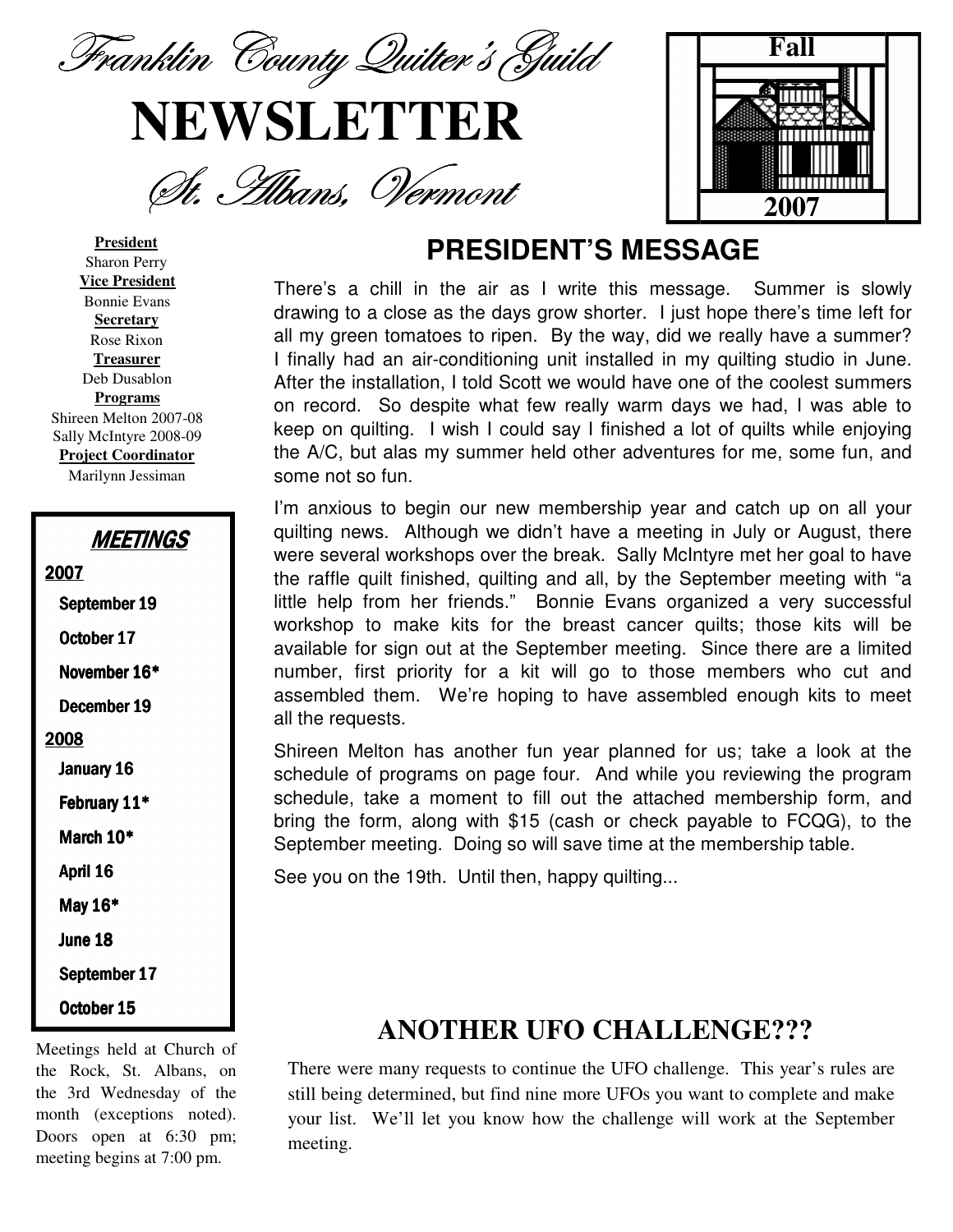## **LESS BUSINESS AND MORE FUN!!!**

You asked for it, and you got it. When we solicited input for future programs in June, several members asked for shorter business meetings leaving more time for the fun parts of the evening. At its first meeting, the executive board brain-stormed for a few minutes and came up with several suggestions to meet that goal. Many of the ideas are easy to institute, but some will require everyone's cooperation.

The doors at the Church of the Rock are usually open by 6:00 pm on our meeting nights. Members are welcome to arrive anytime after 6:00 pm. The "social" hour starts at 6:30 pm. From 6:30 pm to 7:00 pm, members should: sign up for the various drawings (BOM and door prizes); pick up name tags; review the information in the meeting packet (especially the secretary's and treasurer's reports); and be ready to start the meeting promptly at 7:00 pm. You'll be given a 10- and 5-minute warning starting in September. It's important that you sign up for the drawings before the meeting starts since we'll be drawing names during the meeting. We will no longer stop prior to the drawings to have members enter their names.

The business meeting will start at 7:00 pm. We'll prioritize the business topics and cover only those which need to be discussed each month. Deb Dusablon will no longer read the treasurer's report. There will also be a "timer" in the audience to keep any discussions moving. Also we'll no longer read the announcements included in the agenda, but only ask for any other announcements.

Hopefully with these changes, we'll all be able to have more fun and enjoy more quilts!!!



#### **ICE CREAM SOCIAL...BACK BY POPULAR DEMAND**

Everyone enjoyed the ice cream social so much last year that we decided to do it again in September. The guild will purchase the ice cream, and the executive board will provide all the condiments. Right now the list includes whipped cream, hot fudge, brownies, bananas, nuts, sprinkles/candies, caramel, and butterscotch to name a few. All the members have to bring is a beverage and room for dessert. The guild will also provide bottled water, bowls, flatware and napkins. And Shireen has some fun games planned to start the new membership year.

Remember to come early for the September meeting. There's so much to do at the first meeting such as paying dues and getting caught up with all your quilting friends.

# **OCTOBER QUILTING BEE**

Marilynn Jessiman will host the October Quilting Bee in Bakersfield on the first weekend in October. She'll be providing more details at our September meeting. If you'd like to attend, please let Marilynn know at the meeting or call her at 827-3199.

If you'd be interested in having a "quilting bee" in your community, let Sharon Perry know. We only ask that you find a free-of-charge space available in your area and reserve it for guild members to use.

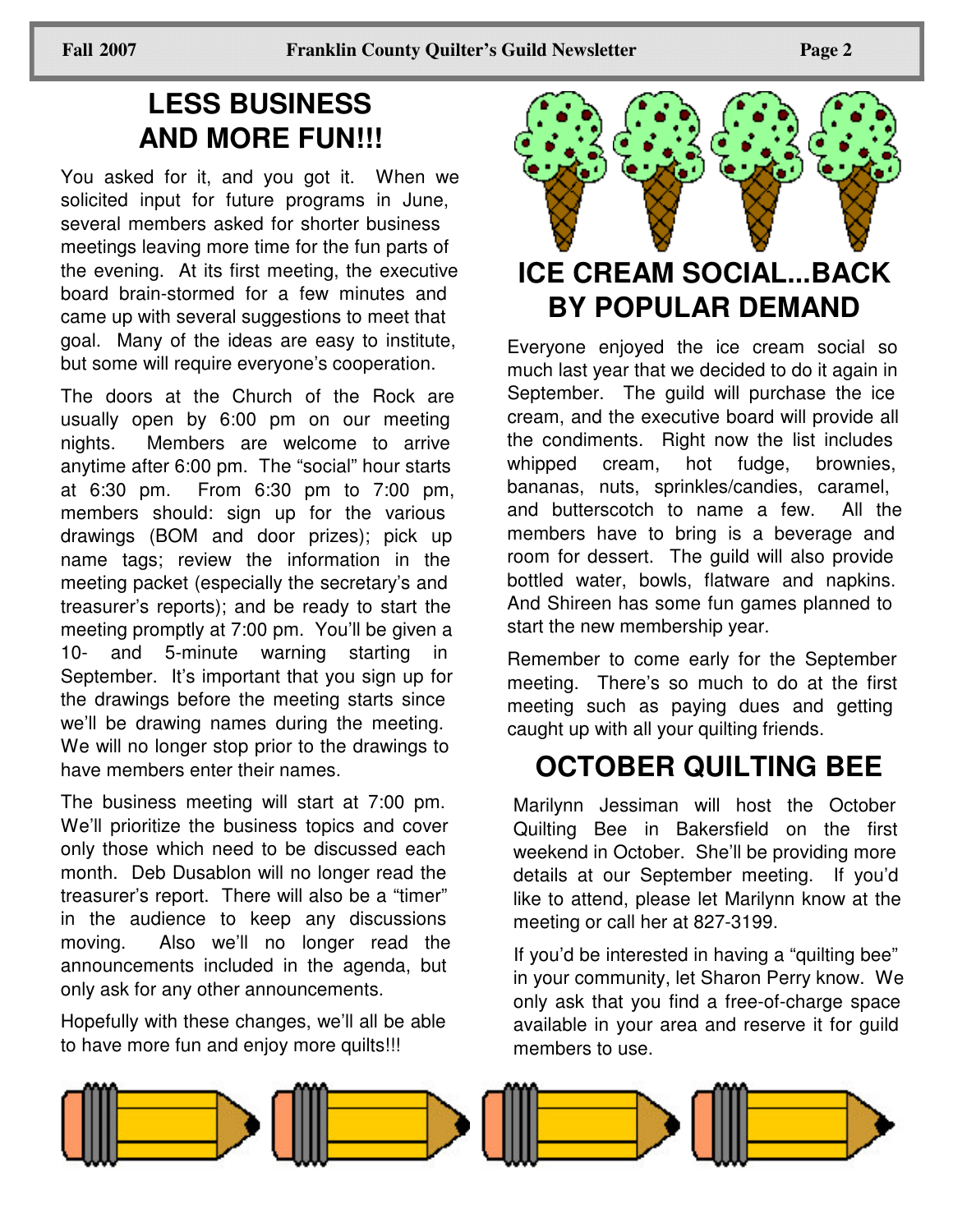

On Saturday, September 22nd, guild members will gather together to celebrate the nationally organized Quilt Pink™ Day as the kick-off for Breast Cancer Awareness Month in October. Bonnie Evans has spent the summer purchasing fabric. She organized a workshop on Spetember 1st to cut the fabric and put together kits. Those kits will be available for sign out at the September meeting. We will be quilting at the Northwestern Medical Center (NMC) Conference Room from 9:00 a.m. to 3:00 p.m.

Plan to join us for a day filled with comraderie and good company as we make quilts for breast cancer survivors in our communities!



#### **NEEDED: NEW KEEPER OF ORPHAN BLOCKS**

Last year, Bonnie Evans took over as keeper of the Orphan Block Box. However with the huge success of the Breast Cancer Survivor Quilts, Bonnie wants to "pass the box" to another guild member. If you're interested in collecting orphan blocks from guild members and having fun making quilts from them, please call Bonnie Evans, 868-7168, or Sharon Perry, 326-3135.



### **2nd ANNUAL TENT SALE**

Sew Many Treasures, at 8016 Williston Road in Williston, will be having its annual tent sale. Sale dates are Saturday, September 29th, 9:30 am - 4:30 pm and Sunday, September 30th, 10:00 am - 4:00 pm. There will be great deals under the tent including first quality fabrics for \$3.00-\$6.25 per yard! There will also be PFAFF sewing machine specials, discounts on new fabrics, door prizes, food and SEW MUCH MORE! Come and enjoy these great savings just in time for autumn sewing. For more information, please the shop at 802-878-3373.



# **QUILT SHOW CELEBRATES MILESTONE**

In 2008, we'll be organizing the guild's 10th annual quilt show; Sally McIntyre and Bonnie Evans will serve as co-chairs for this milestone event. There are many ideas to mark the event , including a twoday show. Sally and Bonnie will keep us posted as the year progresses...and did we mention that WE NEED QUILTS!!!!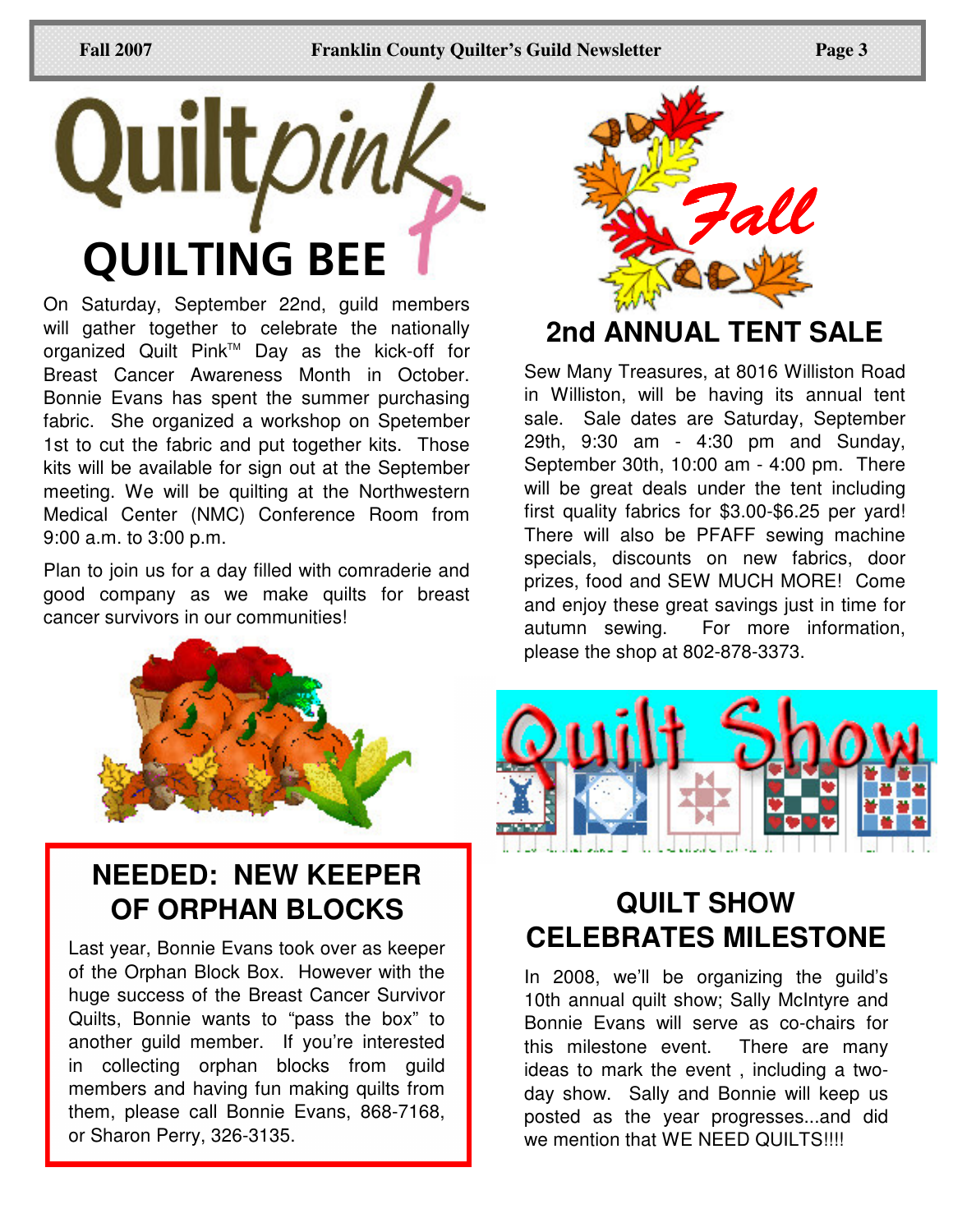| Page 4 |  |
|--------|--|
|        |  |

| <b>PROGRAMS FOR 2007 - 2008</b> |                                               |          |                                                 |  |
|---------------------------------|-----------------------------------------------|----------|-------------------------------------------------|--|
| September                       | Ice Cream Social                              | February | Ugly Fabric<br><b>Challenge Winners</b>         |  |
| October                         | Kris Driessen                                 |          |                                                 |  |
|                                 | Guest vendor                                  | March    | Prep for quilt show                             |  |
| November                        | "Quilter's Treasure"<br>Marbled fabric, trunk | April    | "Artists in Residence"                          |  |
|                                 | show and vendor                               | May      | Deb Tucker Extravaganza<br>Trunk show and 2 - 3 |  |
| December                        | Holiday Potluck & Quilto                      |          | different all-day<br>workshops                  |  |
| January                         | Trash & Treasure                              |          |                                                 |  |
|                                 | Garage Sale                                   | June     | <b>Potluck &amp; Teacup Auction</b>             |  |



Please take a moment to fill out the form below and bring it to the September meeting along with \$15 for due 

#### *FRANKLIN COUNTY QUILTERS GUILD MEMBERSHIP FORM*

:Name

Address:

Telephone number:

Email address:

Please ma  $\mathcal{N}$ ew member  $\parallel$   $\parallel$  or Renewal

Have you ever held an office in this guild before?

If yes, what office(s) have you held?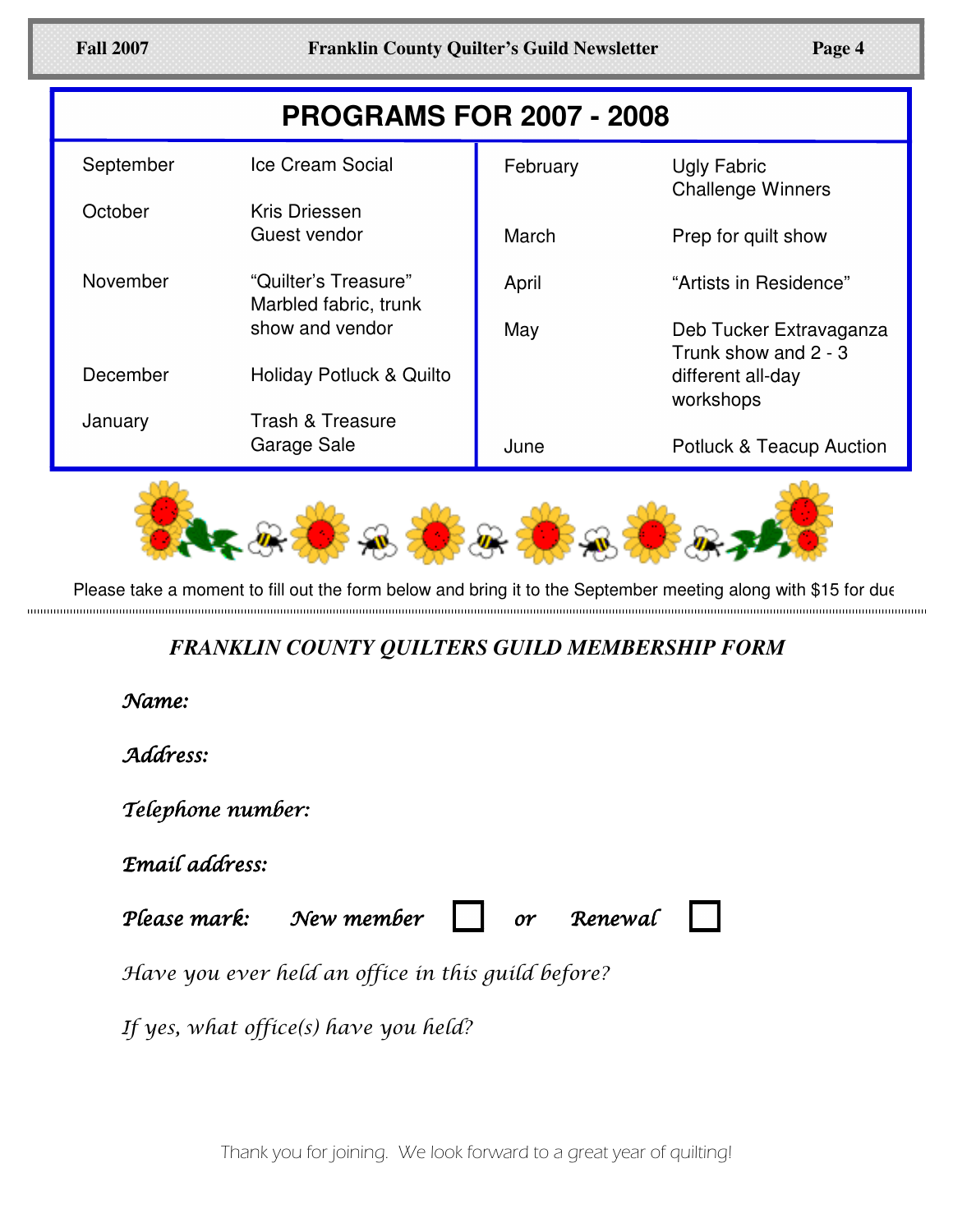**Fall 2007 Franklin County Quilter's Guild Newsletter Page 5**

# **BLOCK OF THE MONTH (BOM): SEPTEMBER 2007**

**Please call Marilynn Jessiman at 827-3199 to receive a copy of the BOM instructions**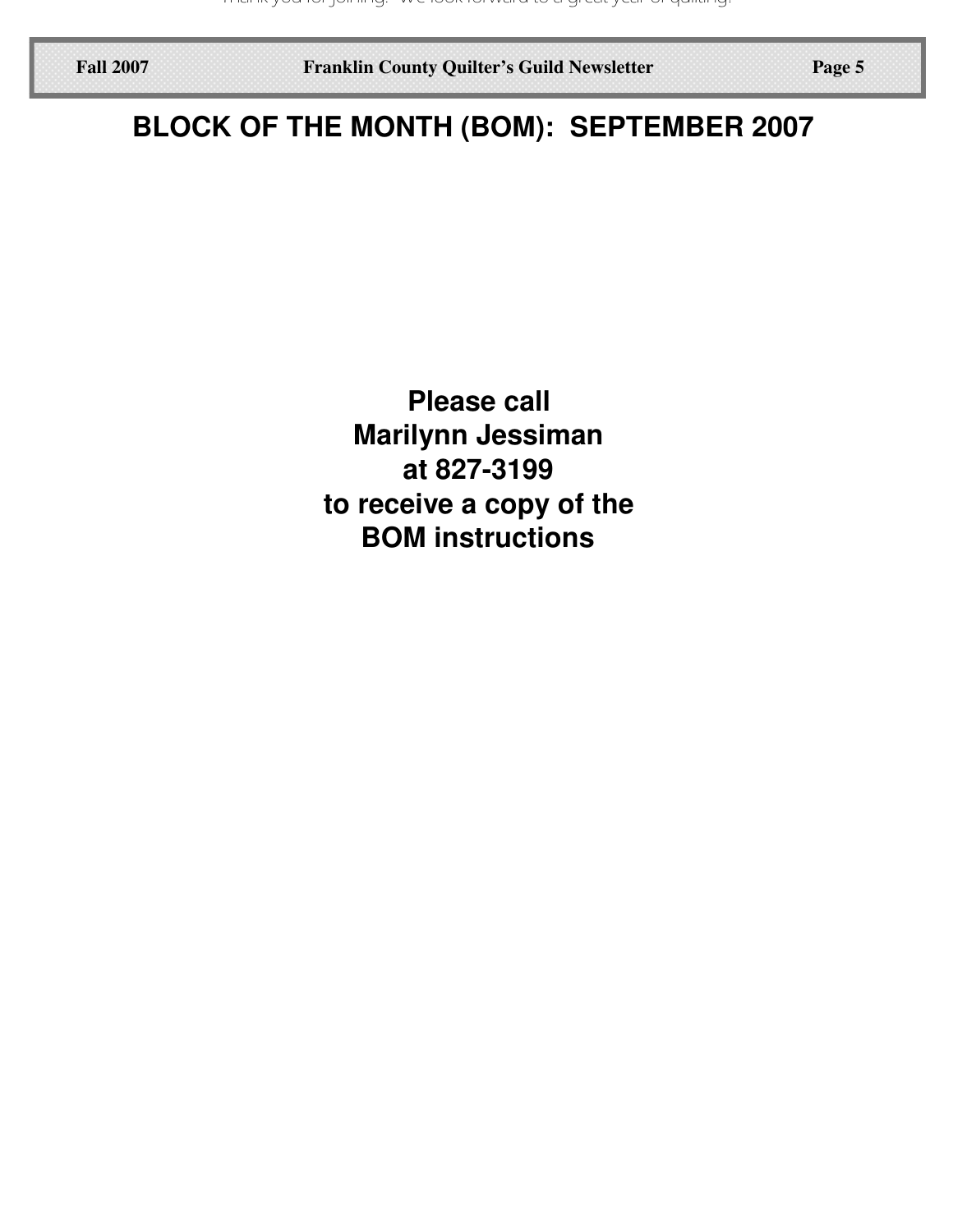**Please call Marilynn Jessiman at 827-3199 to receive a copy of the BOM instructions**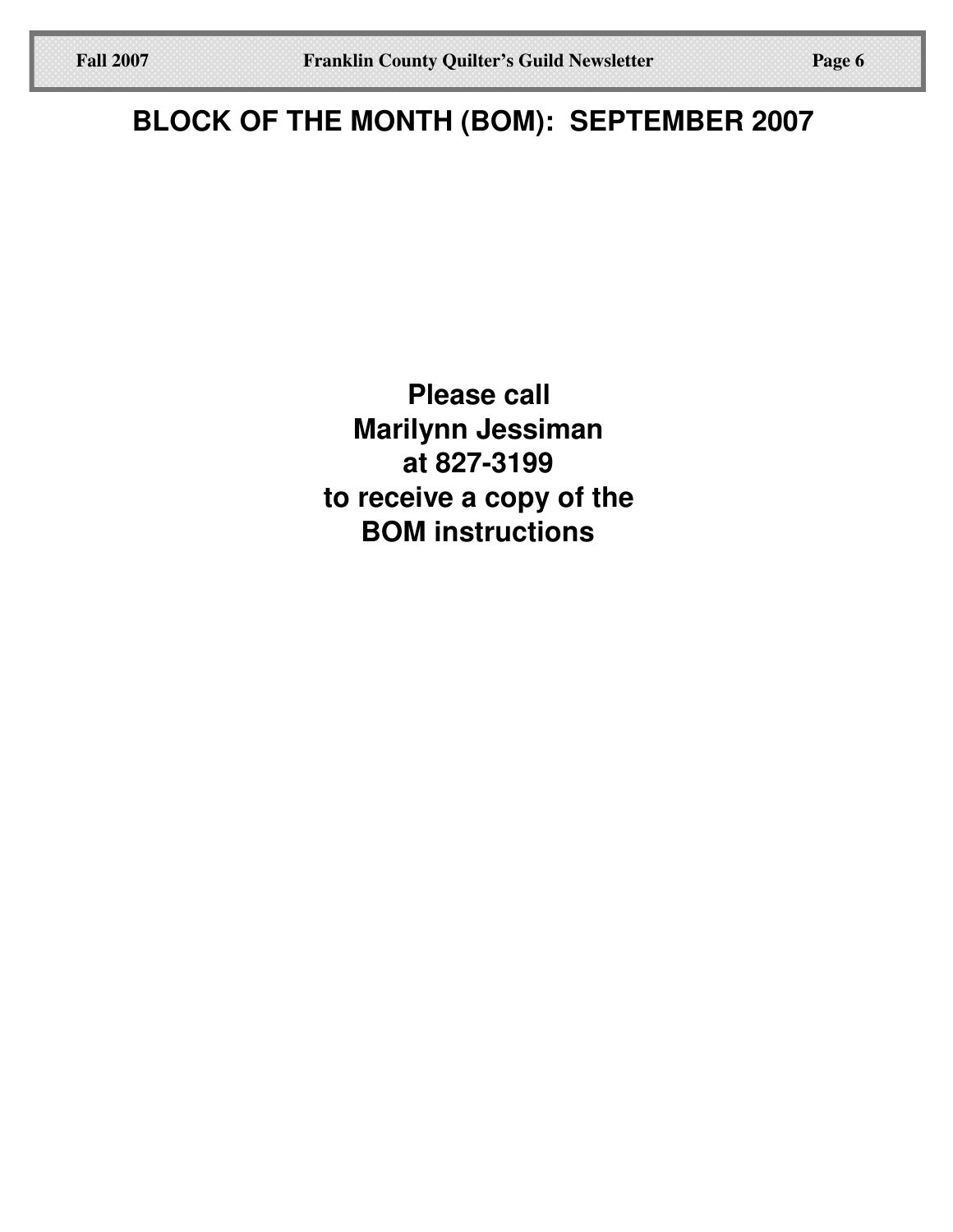# **BLOCK OF THE MONTH (BOM): SEPTEMBER 2007**

**Please call Marilynn Jessiman at 827-3199 to receive a copy of the BOM instructions**